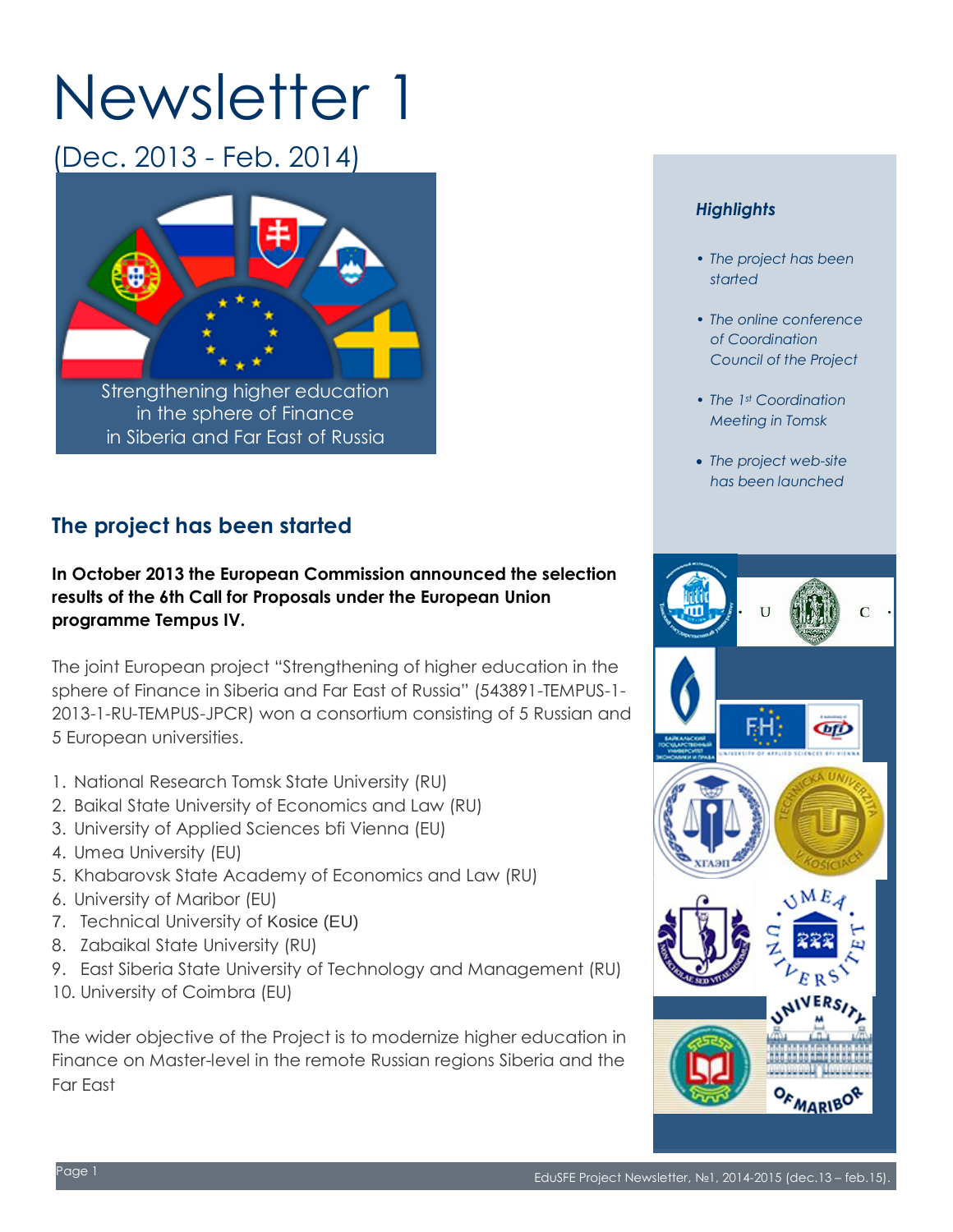

## **The online conference of Coordination Council**

The on-line conference of the Coordination Council of the project with participation of the consortium university-members was organized on the 17th of December, 2013 at 5 p.m. (Tomsk time).

The participants discussed the first steps of the Project, such as:

- Guidelines for review of course contents in Russian HEIs and need for their reform
- Ways of labour market needs and expectations analysis
- Structure of project's web-site
- Candidates for external advisory board
- Organization matters for February meeting in Tomsk

#### **The 1st Coordination Meeting in Tomsk**

The 1st coordination meeting of the TEMPUS IV EduSFE project consortium was held in Tomsk in February 24-28, 2014.

The representatives of European and Russian universities discussed the first stage of project implementation, considered the issues related to project management and reporting procedures, argued the process of work organization intended to transform the master's degree programs and adjust the curricula.

Representatives of TSU instructed other participants about the rules of using of funding, financial reporting, tendering procedures.

The arrangements for next meeting in Kosice were made. The meeting was set for 16-18 of June 2014.

The dates of teachers trainings were set for March 2015 in Vienna (2 weeks), August 2015 in Maribor (2 weeks), August 2016 in Tomsk (1 week).

Members of The Internal Quality Control Panel (QCP) and The External Advisory Board (EAB) were selected and agreed

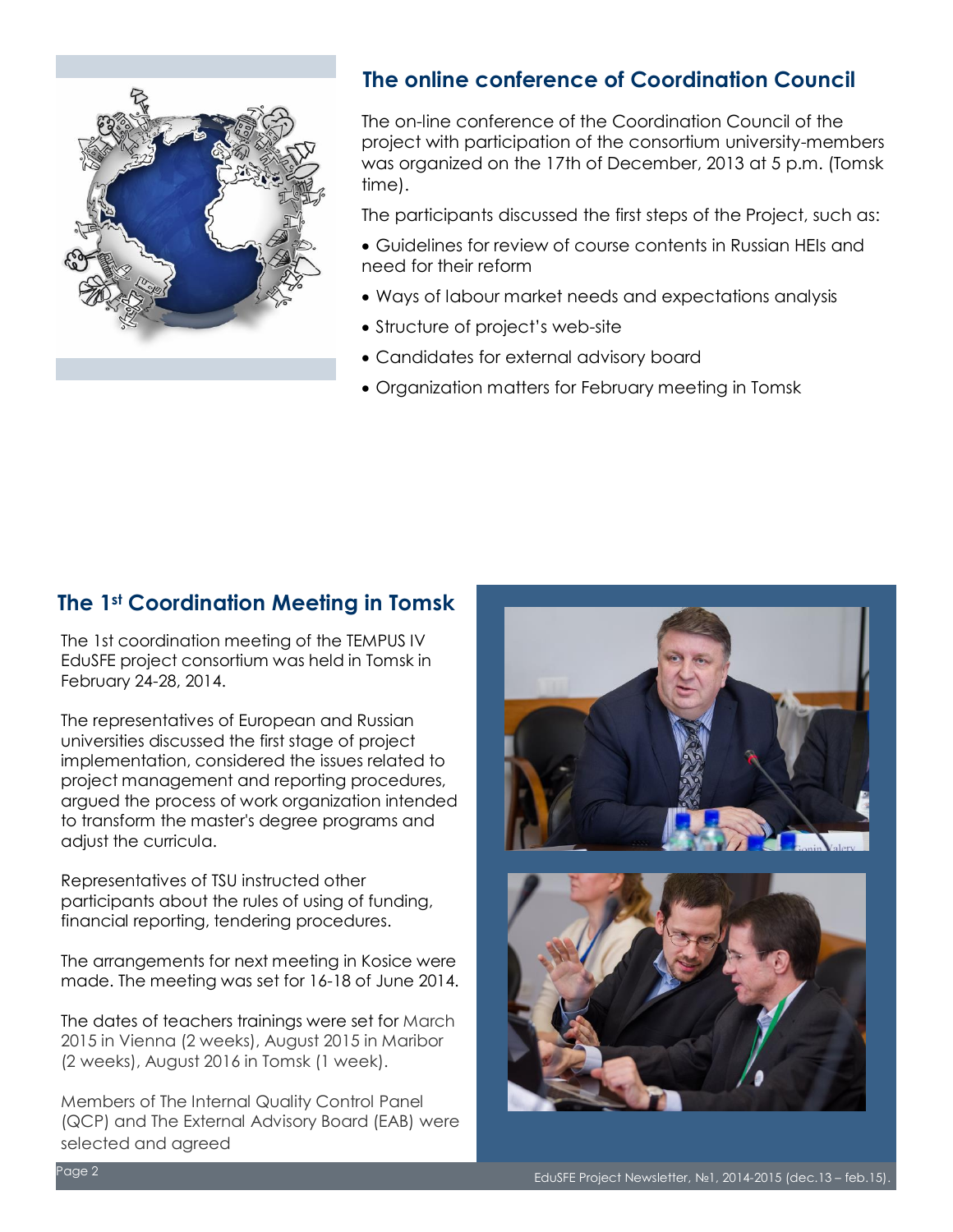# **The project web-site has been launched**

The web-site contains the general information about the Project, its objectives, participants, outcomes. The main content of every WorkPackage is described. The latest news and ongoing activities and photo gallery are also put into this site.

Link: http://edusfe.isea.ru



# **The Workpackage 1 has been done**

#### **The review of current master programmes in Finance at the participating Russian HEI's was finished in May 2014.**

During this WP the analysis of curricula, teaching methods and course contents has been done at all five Russian HEI's. This Workpackage include three deliverables:

1. Review of status quo and the need for reform of master curricula

2. In-depth review of courses contents and the need for their reform

3. Analysis of the labour market needs and expectations

Three reports have been prepared in line with these deliverables.

The report on Deliverable 1.1 contains a detailed review of status quo of current curricula and the envisaged reforms on the structural level in line with Bologna process.

The report on Deliverable 1.2 describes need for reform of course contents with respect to up-to-dateness, relevance and methodology.

The report on Deliverable 1.3 summarizes findings of interview with a sample of regional companies which employ experts in finance. Russian HEI's surveyed the needs of employers in Siberia and the Far East in order to align the study programmes to labour market needs and increase the employability of students.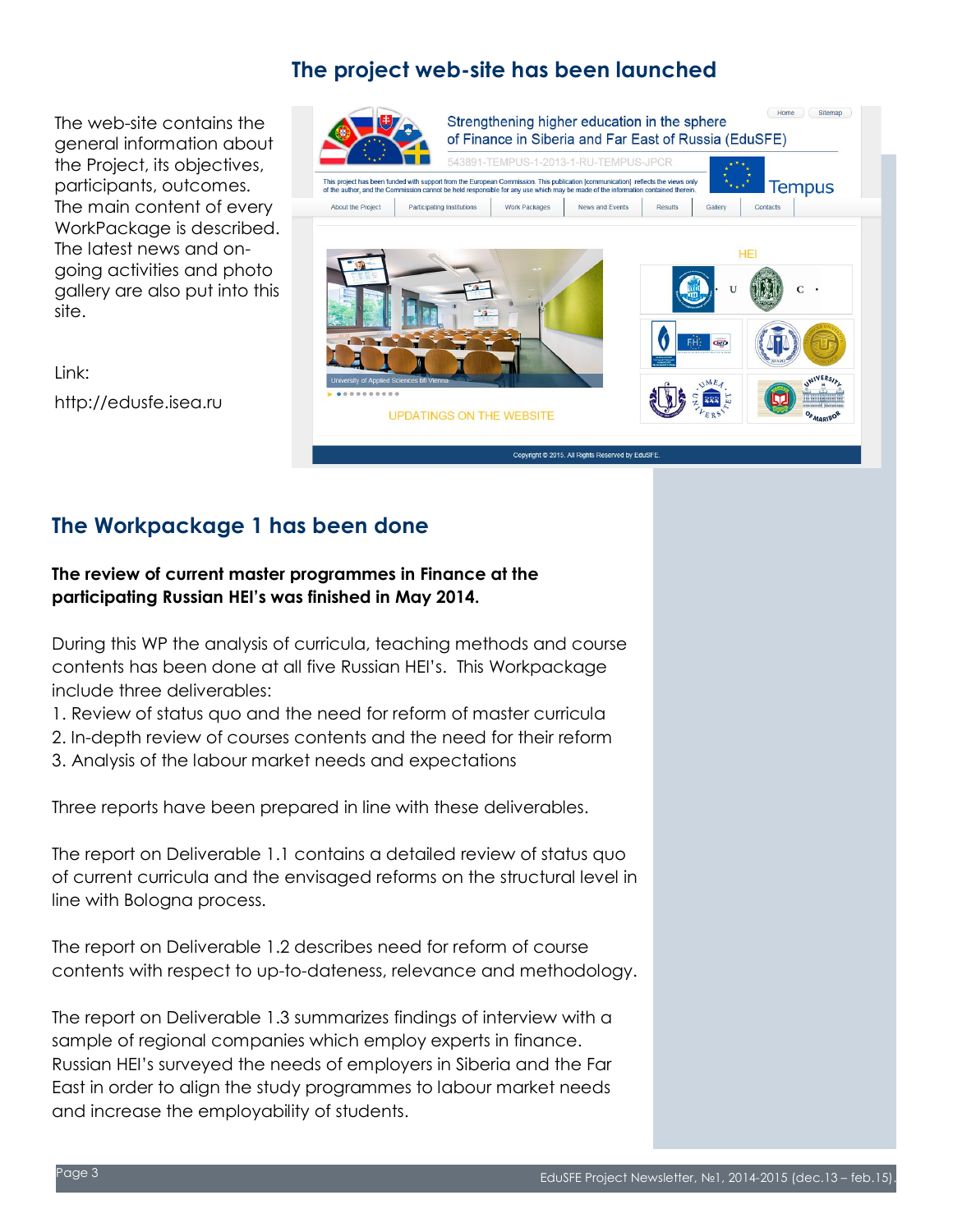# **The project leaflet has been designed**

The project leaflet contains the general information about the Project, its objectives, participants, outcomes. The electronic version of the leaflet is available on project web-site in Results section.

This leaflet will be distributed through dissemination workshops, meetings and other activities to promote information about the project among the wider audience.



## **Workshop in Kosice on WP2**

On June 16-18, 2014 was held the workshop in Košice, Slovakia.

Objectives of the Workshop:

- to contribute to master curricula in Finance in line with the Bologna requirements modernization:

- to contribute to bilateral agreements on double degrees (DD) between Russian and EU HEIs preparation

There are some topics of workshop: - The terminology for the purpose of ECTS Users' guide explanation;

- ECTS key features;
- Quality assurance and ECTS;
- Implementing ECTS in higher education institutions;
- ECTS key documents
- Double diploma provision –basic facts

The further steps for WP2 were agreed: - Specific advice regarding the Bologna process will be provided by EU HEIs;

- Modernised master curricula and DD agreements are planned to be finalized;

- Quality control of the related deliverables will be undertaken by the "Quality Control Panel" of the project.